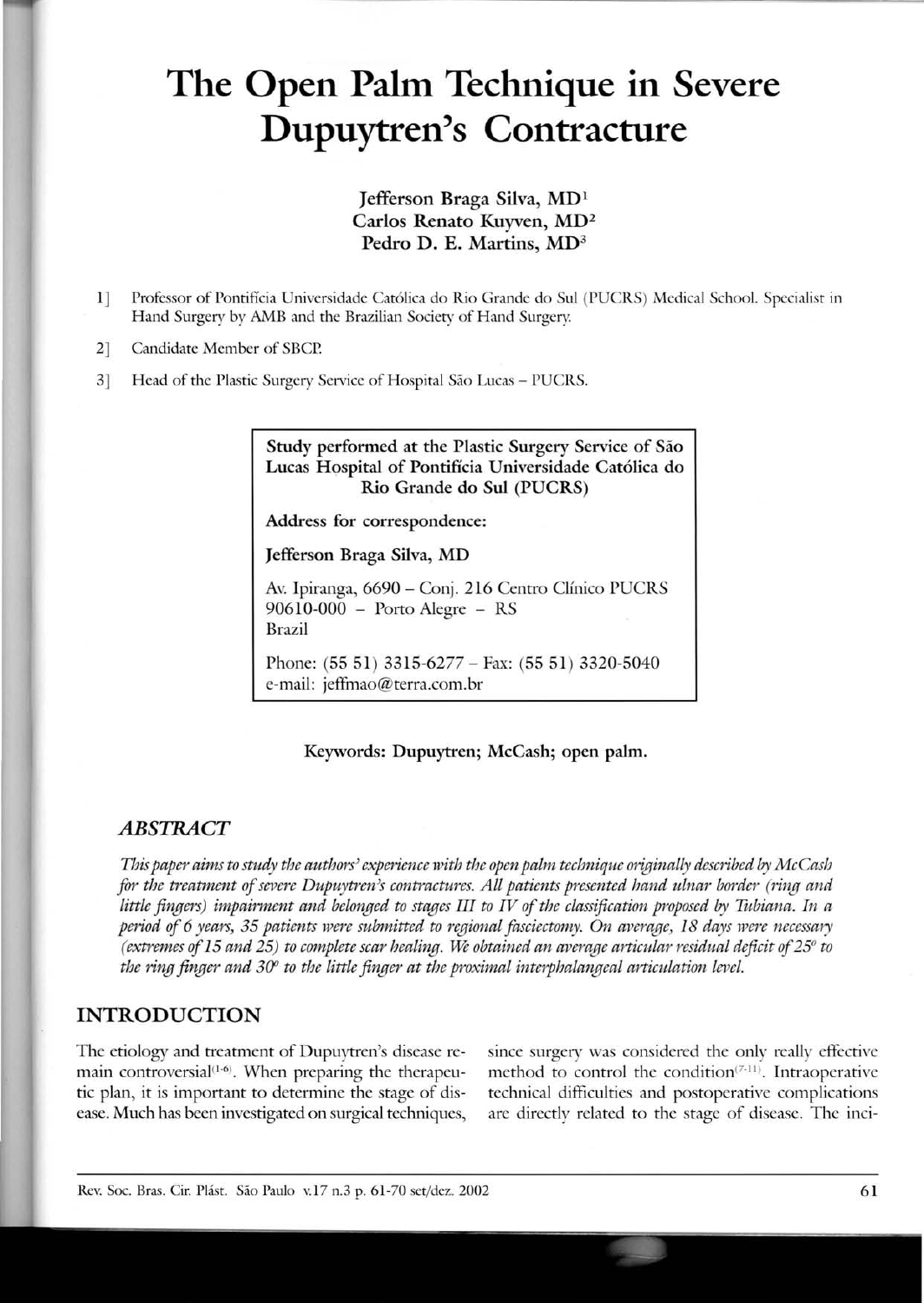

Fig.  $1$  – Contracture in ring and little fingers, left hand.



Fig. 2 - Transoperative period, showing loss of skin subsrance using the open palm technique, complete finger extension.



Fig. 3 - Five days, postoperative.



Fig. 4 - Ten days, posropcrative.



Fig. 5 - Fifteen days, postoperative.



Fig. 6 - Complete scar healing, small cxtcnsion dcficit of lirtlc finger.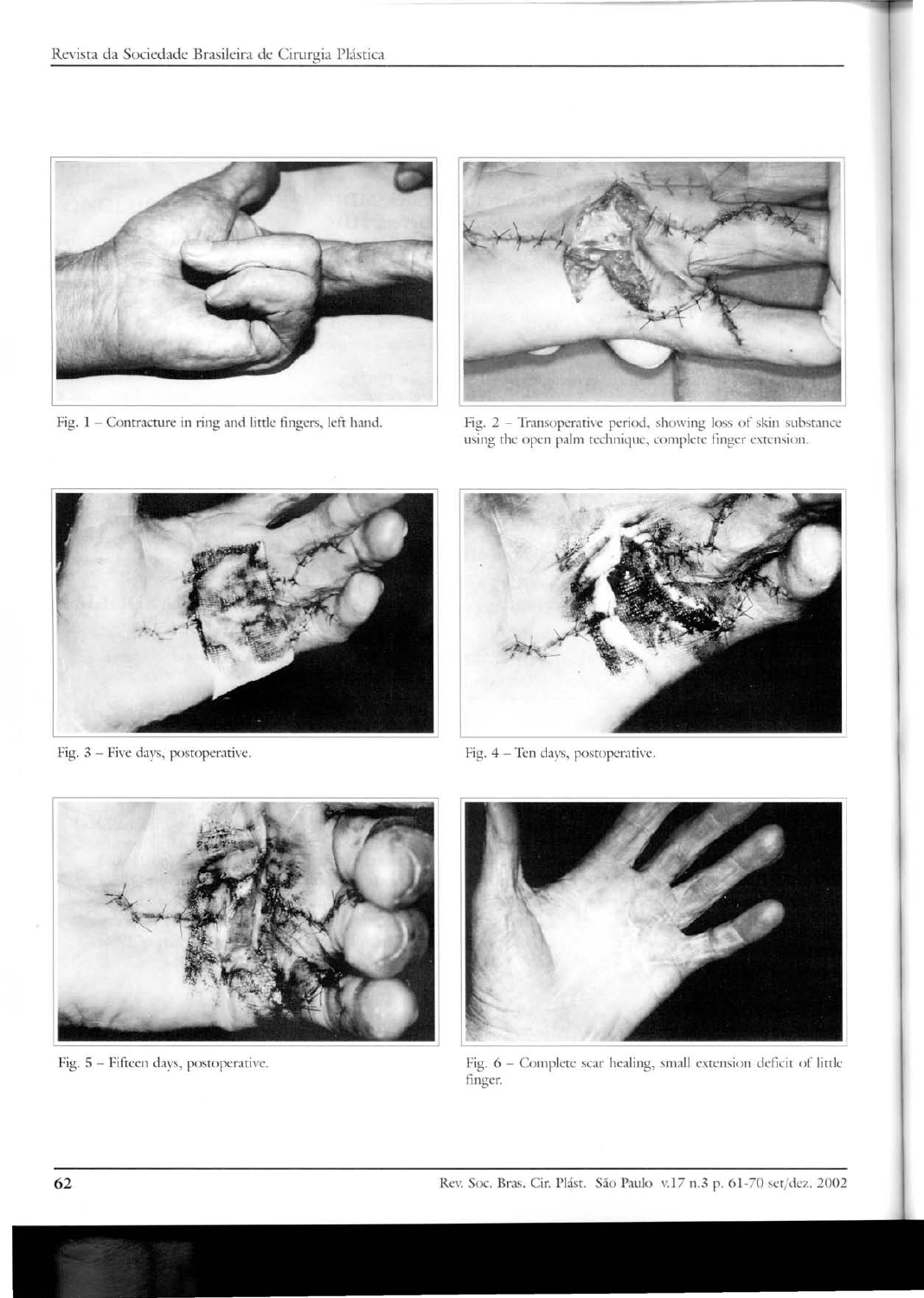dence of hematoma, skin necrosis, infection and relapse substantially increase in severe cases of Dupuytren's disease. The need for larger dissection, skin devitalization and excessive suture tension are factors that predispose to such complications. In the open palm technique originally described by McCash<sup>(12)</sup>, a regional fasciectomy is performed to allow for finger extension, which results in a large skin defect. The wound is left open to heal by second intention, thus avoiding tension and hematoma, which would decrease the incidence of necrasis, infection, and the possibility of relapse.

The objective of this paper is to report our experience with the open palm technigue in severe contractures of Dupuytren's disease, evidencing its advantages and disadvantages.

## **MATERIAL AND METHOD**

In the period from January 1994 to December 1999, 35 patients, including 30 bilateral patients, with clinical diagnosis of Dupuytren's disease and important functional deficit were submitted to palmar fasciectomy.

Patients' average age was 60 years old (ranging from 48 to 75). Average follow-up postoperative was 48 months and minimum follow-up was 24 months. Five patients presented impairment in the little finger only. None of the patients had been submitted to previous surgery for Dupuytren's Disease. Evolution time ranged from four to eight years (average of six years) (Table I).

We followed the classification advocated by Tubiana et al<sup>(13)</sup>, in which the sum of the extension deficits of metacarpal-phalangeal articulations (MP), the proximal interphalangeal joint (PI]) and the distal interphalangeal joint (DI]), measured at a digital goniometer, are divided into four stages: stage I: 0-45°, stage II: 46-90°, stage IlI: 91-135° and stage IV: > 135°. We only included in this study patients classified in degrees III and IV. Ring finger average was 125°, all fingers presenting values between 110° and 130°, Tubiana stage lII. Little finger average was 155°, ranging from 145° to 165°, Tubiana stage IV

The surgical technigue used in all patients was that advocated by McCash<sup>(12)</sup>, with digital elongation through a Brunner's incision. Postoperative care was limited to changing dressings weekly, except that the vaseline bandage placed on the exposed area was not removed until total skin healing (Figs. 1 to 6). A volar

plastered splint in the intrinsic plus position (wrist in flexion of 30°, MP in flexion of 70° to 90°, PIJ and DIJ at 0° of extension) was maintained for 15 days, and total digital movement freedom was permitted after this period. All patients were submitted to Weber's test (static sensitive discrimination of two points) in the sixth postoperative month.



Fig. 7 - Contracturc in ring and littlc fingers.



Fig. 8 - Loss of substance and full extension during transoperative period.



Fig. 9 - Full extension, with minor deficit of little finger.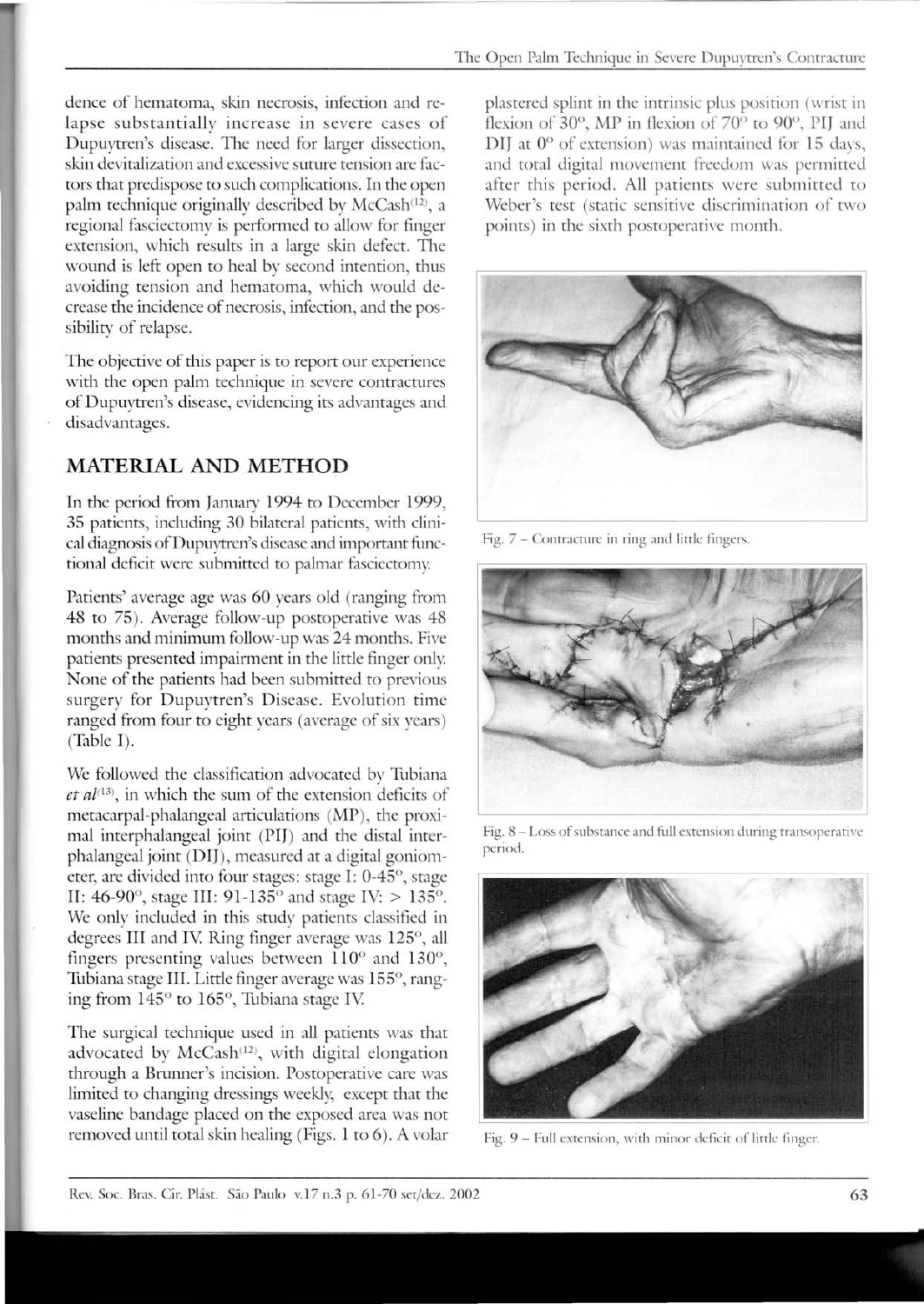## **RESULTS**

Open palm technique results in the cases classified as Tubiana's degree III and  $IV^{(13)}$  were considered satisfactory. No cases of cutaneous suffering and infection were recorded. The residual extension deficit, evaluated at 6 months, in 20 of the 30 patients with impairment at the ring finger, was  $25^{\circ}$  (average) (Figs. 7, 8 and 9). Ali patients presented deficit in the little finger, with an average of  $30^{\circ}$ , always at the PIJ articularion level. Thirteen patients referred to pain during effort for a postoperarive period of four months. Weber's test in the postoperative period showed 14 parients with alterarions in sensirivity immediately after surgery. Weber's test score remained lower than for the same contralateral finger after surgery for five out of the 14 patients (Table II).

Complete scar healing at the exposed palmar area occurred in 18 days on average (range: 15 and 25). An average of sixty days was needed for patients to resume independent manual activity. By December 2001, no relapses were recorded.

# **DISCUSSION**

Surgical management of Dupuytren's disease began by performing the relaxarion of the contracted fascia (Dupuytren, 1834), and since then several techniques and modifications have been described: fasciectomy (Fergusson, 1846), dermofasciectomy with a skin graft (Lexer, 1931), regional fasciectomy (Hamlin, 1952) and Hueston, 1962), radical fasciectomy (McIndoe, 1958), open palm technique (McCash, 1964), fas-

| <b>Table I</b>                 |                 |                 |
|--------------------------------|-----------------|-----------------|
|                                | <b>Absolute</b> | <b>Relative</b> |
| Male                           | 32              | 91.4%           |
| <b>Bilateralism</b>            | 30              | 85.7%           |
| Family history*                | 30              | 85.7%           |
| Associated trauma <sup>t</sup> | 25              | 71.4%           |

Profile of 35 patients who underwent surgery. \*Not necessarily in direct ascendance, but in second generation (20 patients). <sup>†</sup>Patients were asked about any previous meaningful trauma.

| <b>Table II</b>                                      |                           |               |  |
|------------------------------------------------------|---------------------------|---------------|--|
| Finger                                               | <b>Extension deficit*</b> |               |  |
|                                                      | Preoperative              | Postoperative |  |
| Ring finger <sup>†</sup> $(20$ patients of 30)       | $125^\circ$               | $25^\circ$    |  |
| Little <sup><math>‡</math></sup> (35 patients of 35) | $155^\circ$               | $30^\circ$    |  |

Pre and postoperative extension deficit. \*Average of patients with disease. <sup>†</sup>In ring finger, 20 of the 30 patients showed deficit. <sup>‡</sup>In little finger, all patients (35) showed deficit.

ciectomy with skin preservarion (Skoog, 1967), Iimited fasciectomy (Colville, 1968), segmental aponeurectomy (Moermans, 1986), percutaneous fasciectomy (Bryan, 1988).

There are controversies in the literarure on the advantages and disadvantages of open palm techniques. It is suggested that the open palm technique determines large skin elongarion, in addirion to prevenring complications such as hematoma<sup>(8, 9, 14-18)</sup>. The disadvantage is that there is a higher risk of infecrion and pariem discomfort owing to the "open" lesion. In this series, there were no cases of infection and none of the patients complained of having a healing wound in the palm of the hand. A comparative study between both techniques concluded that patients operated on by techniques in which the palm was completely closed developed a higher residual contracture $(15)$ .

Complicarion and relapse rates vary hugely, regardless of the technique employed (4, 7, 14, 17, 19). Relapse rates in the literature range from  $28\%$ <sup>(19)</sup> to  $50\%$ <sup>(13,20)</sup>. None of the parients in this series have had relapses to date. We believe this results from the average postoperative follow-up of 48 months and also because we did not have any young patients, 60 year-old average (ranges between 48 and 75).

Results obtained from using the open palm technique were sarisfactory, considering the severity of digital contracture in the preoperative period. These results are evidenced both by the Iow incidence of complicarions and by residual extension deficit (30°). We believe the McCash technique is an excellent alternative

> for severe cases of Dupuytren's disease (stages III and IV).

### **REFERENCES**

1. Badalamente M, Hurst L, Sampson SP Prostaglandins influence myofibroblast contractility in Dupuytren's disease. J Hand Surg [Am]. 1988; 13:867-71.

2. Barros F, Barros A, Almeida S. Enfermidade de Dupuytren: Avaliação de 100 casos. Ver Bras Ortop. 1997; 32:177-83.

3. Luch JV. Dupuytren's contracture. A new concept of the pathogenesis correlated with surgical management. J Bone Surg [Am]. 1959;